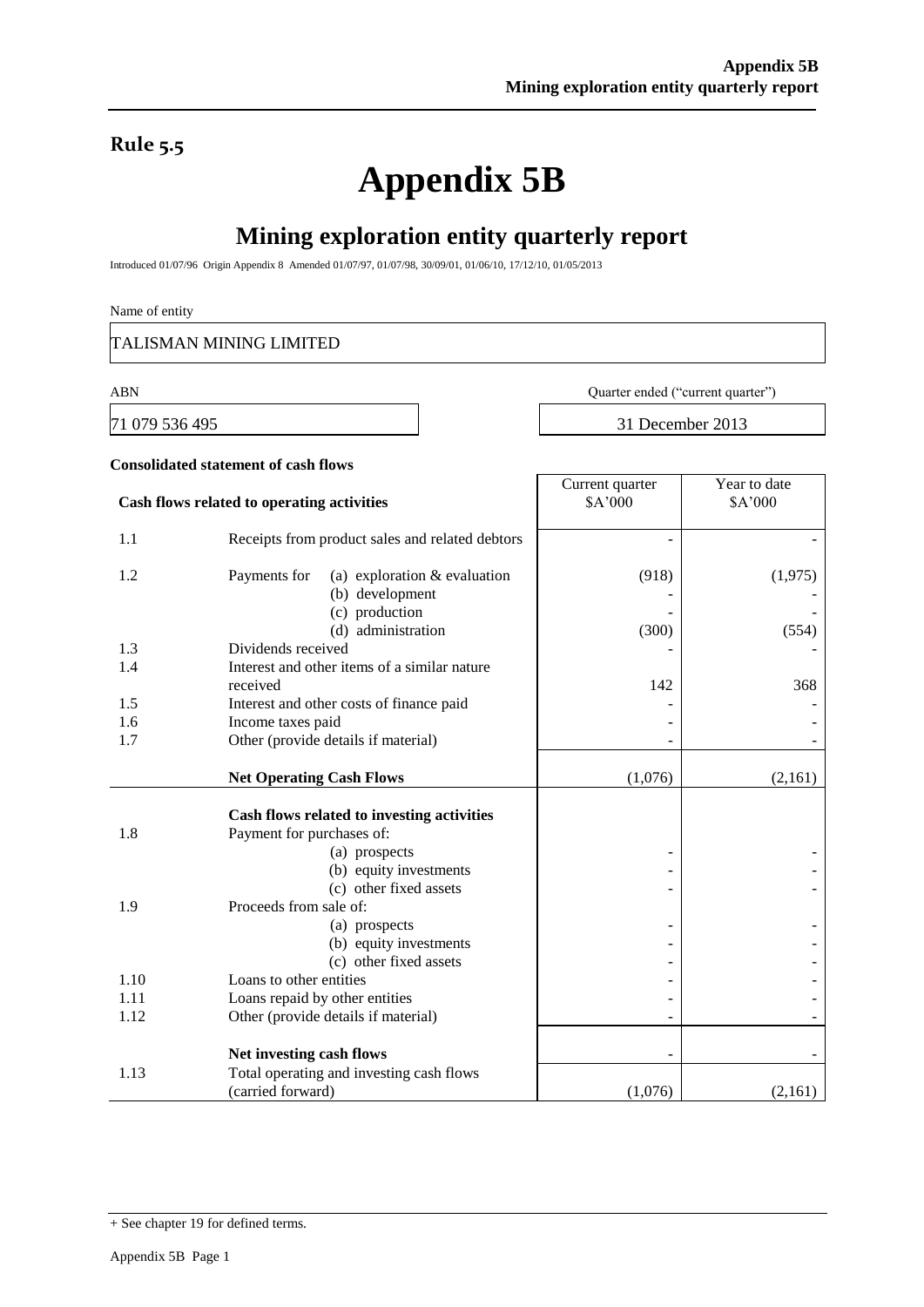| 1.13 | Total operating and investing cash flows      | (1,076) | (2,161) |
|------|-----------------------------------------------|---------|---------|
|      | (brought forward)                             |         |         |
|      |                                               |         |         |
|      | Cash flows related to financing activities    |         |         |
| 1.14 | Proceeds from issues of shares, options, etc. | -       |         |
| 1.15 | Proceeds from sale of forfeited shares        |         |         |
| 1.16 | Proceeds from borrowings                      |         |         |
| 1.17 | Repayment of borrowings                       |         |         |
| 1.18 | Dividends paid                                |         |         |
| 1.19 | Other (provide details if material)           |         |         |
|      | Net financing cash flows                      |         |         |
|      |                                               |         |         |
|      | Net increase (decrease) in cash held          | (1,076) | (2,161) |
| 1.20 | Cash at beginning of quarter/year to date     | 18,388  | 19,473  |
| 1.21 | Exchange rate adjustments to item 1.20        |         |         |
| 1.22 | Cash at end of quarter                        | 17,312  | 17,312  |

#### **Payments to directors of the entity and associates of the directors, related entities of the entity and associates of the related entities**

|      |                                                                  | Current quarter<br>\$A'000 |
|------|------------------------------------------------------------------|----------------------------|
| 1.23 | Aggregate amount of payments to the parties included in item 1.2 | 215                        |
| 1.24 | Aggregate amount of loans to the parties included in item 1.10   |                            |

1.25 Explanation necessary for an understanding of the transactions

Remuneration to Directors.

#### **Non-cash financing and investing activities**

2.1 Details of financing and investing transactions which have had a material effect on consolidated assets and liabilities but did not involve cash flows

N/A

2.2 Details of outlays made by other entities to establish or increase their share in projects in which the reporting entity has an interest

N/A

<sup>+</sup> See chapter 19 for defined terms.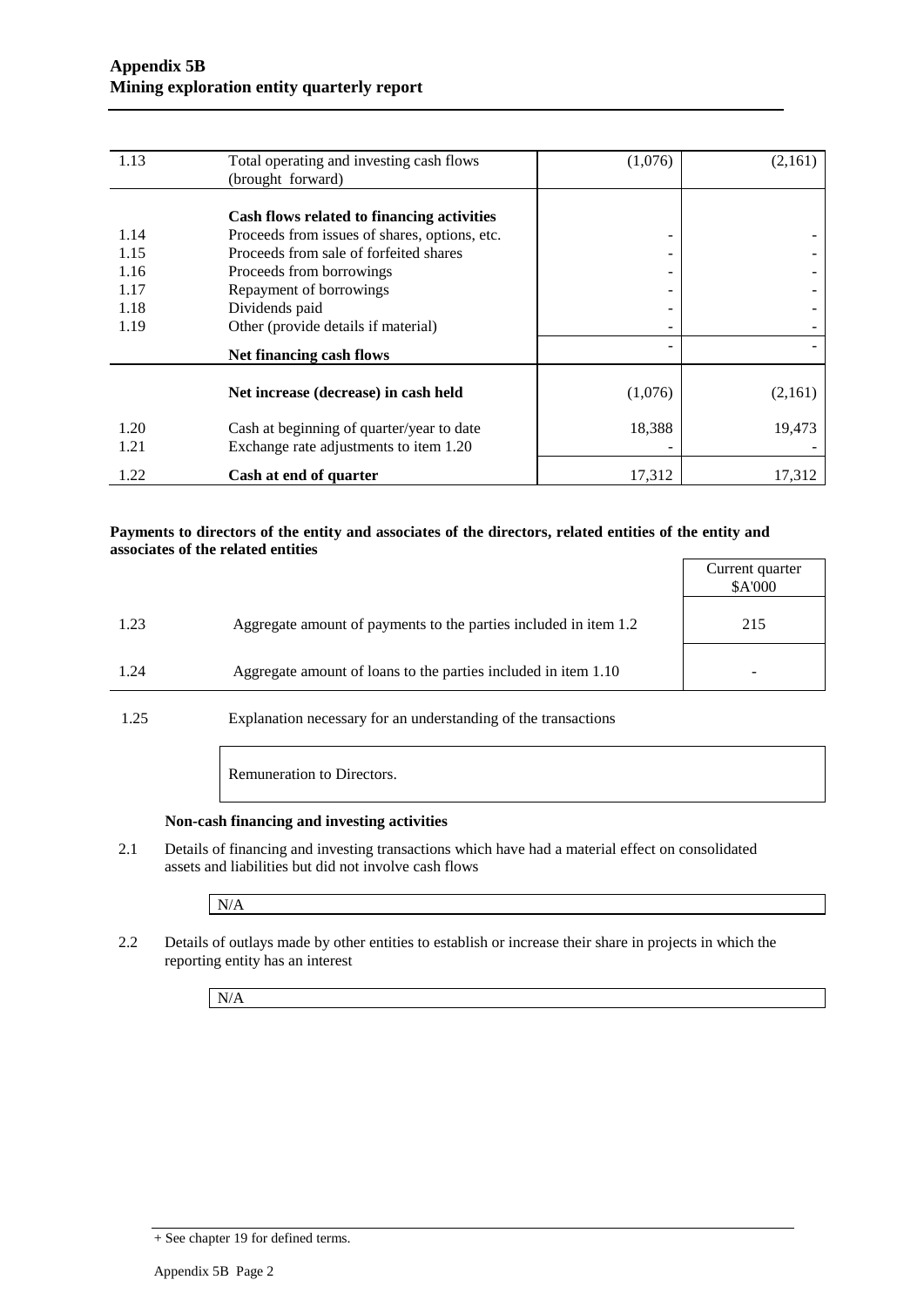#### **Financing facilities available**

*Add notes as necessary for an understanding of the position.*

|     |                             | Amount available<br>\$A'000 | Amount used<br>\$A'000 |
|-----|-----------------------------|-----------------------------|------------------------|
| 3.1 | Loan facilities             | -                           | -                      |
| 3.2 | Credit standby arrangements | -                           |                        |

#### **Estimated cash outflows for next quarter**

| 4.1 | Exploration and evaluation | \$A'000<br>400 |
|-----|----------------------------|----------------|
| 4.2 | Development                |                |
| 4.3 | Production                 |                |
| 4.4 | Administration             | 250            |
|     | <b>Total</b>               | 650            |

#### **Reconciliation of cash**

|     | Reconciliation of cash at the end of the quarter (as<br>shown in the consolidated statement of cash flows) to<br>the related items in the accounts is as follows. | Current quarter<br>\$A'000 | Previous quarter<br>\$A'000 |
|-----|-------------------------------------------------------------------------------------------------------------------------------------------------------------------|----------------------------|-----------------------------|
| 5.1 | Cash on hand and at bank                                                                                                                                          | 381                        | 503                         |
| 5.2 | Deposits at call                                                                                                                                                  | 16,931                     | 17,885                      |
| 5.3 | Bank overdraft                                                                                                                                                    |                            |                             |
| 5.4 | Other (provide details)                                                                                                                                           |                            |                             |
|     | <b>Total: cash at end of quarter</b> (item 1.22)                                                                                                                  | 17,312                     | 18,388                      |

<sup>+</sup> See chapter 19 for defined terms.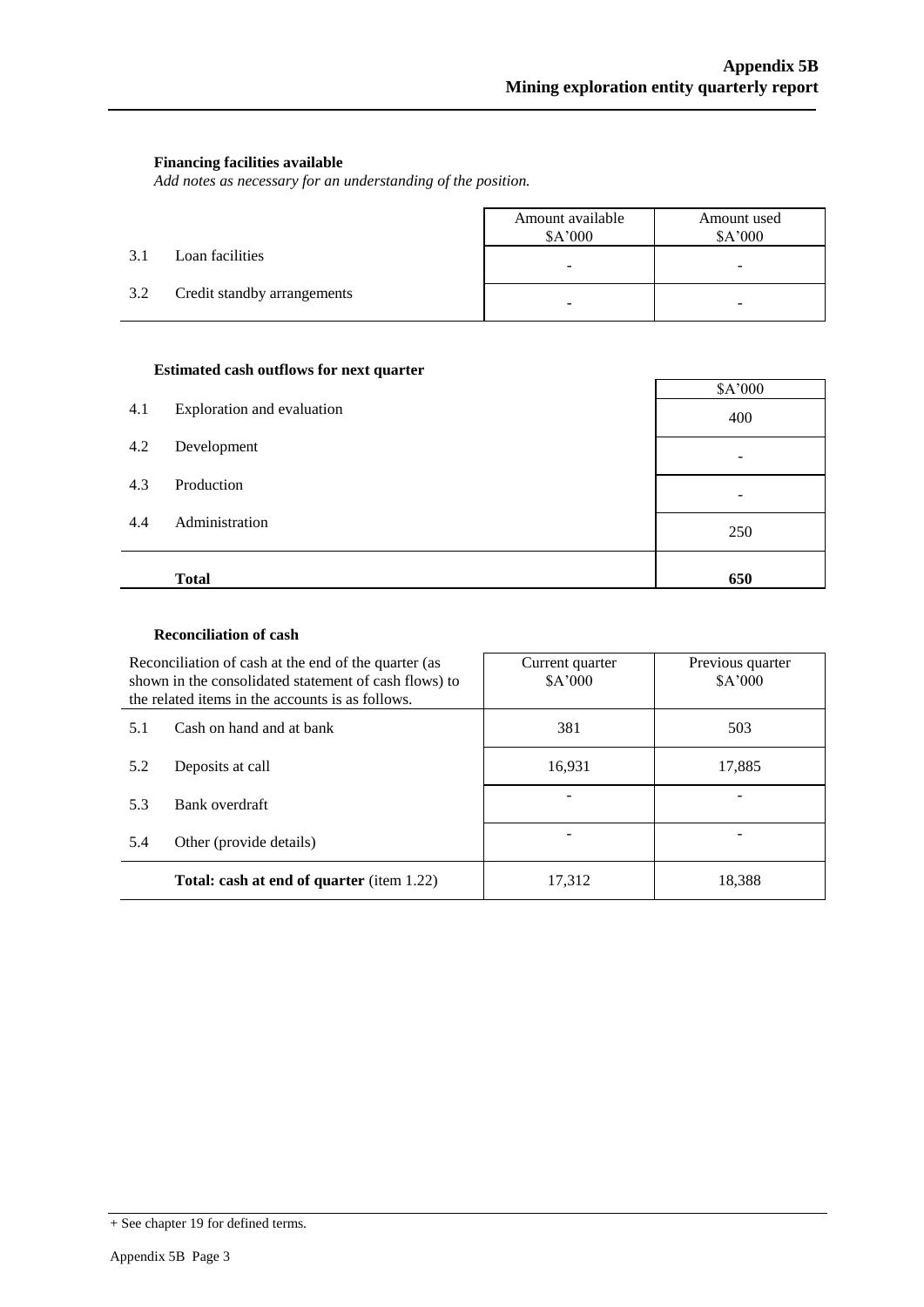**Changes in interests in mining tenements**

|     |                                                                     | Tenement reference                              | Nature of interest<br>(note (2))                                     | Interest at<br>beginning of<br>quarter | Interest at<br>end of<br>quarter |
|-----|---------------------------------------------------------------------|-------------------------------------------------|----------------------------------------------------------------------|----------------------------------------|----------------------------------|
| 6.1 | Interests in mining<br>tenements relinquished,<br>reduced or lapsed | Springfield<br>E52/2282<br>E52/2313<br>E52/2466 | Farm-Out (see below)<br>Farm-Out (see below)<br>Farm-Out (see below) | 100\%<br>100%<br>100%                  | 100%<br>100%<br>100%             |
|     |                                                                     | Halloween<br>P52/1241                           | Farm-Out (see below)                                                 | 100%                                   | 100%                             |
|     |                                                                     | Halloween West<br>E52/2275                      | Farm-Out (see below)                                                 | 60%                                    | 60%                              |
| 6.2 | Interests in mining<br>tenements acquired or<br>increased           |                                                 |                                                                      |                                        |                                  |

#### **Details of Farm-Out Letter Agreement**

During the quarter Talisman and Sandfire Resources Limited entered into a Letter Agreement which grants Sandfire the right to farm into Talisman's wholly-owned Springfield and Halloween Projects, as well as its joint venture rights over the Halloween West Project. (Talisman's Doolgunna Copper-Gold Projects).

The key commercial terms of the Letter Agreement are as follows:

- Sandfire has the right to earn a 70% ownership interest in Talisman's interests in the Doolgunna Copper-Gold Projects by spending \$15 million on exploration across the Doolgunna Projects within 5½ years of the date of the Letter Agreement, subject to any statutory approvals that may be required.
- Sandfire has a minimum expenditure commitment of \$5 million within the first two years before it can elect to either:
	- i. withdraw from the agreement with no further commitment and no project equity interest; or
	- ii. spend an additional \$5 million (for a total of \$10 million) within a further 2-year period (total 4 years) in order to earn a 51% interest in the Doolgunna Copper-Gold Projects (First Interest).
- After Sandfire acquires the First Interest, a Joint Venture will be formed between Sandfire and Talisman, with Sandfire holding a 51% interest and Talisman a 49% interest, in Talisman's current rights and interests in Talisman's Doolgunna Copper-Gold Projects
- At that time Sandfire then has the option to sole fund a further \$5 million (for a total of \$15 million) on exploration expenditure within a further 18 month period in order to acquire a further 19% (Second Interest) in Talisman's current rights and interests in Talisman's Doolgunna Copper-Gold Projects, thereby taking its total interest to 70%.

<sup>+</sup> See chapter 19 for defined terms.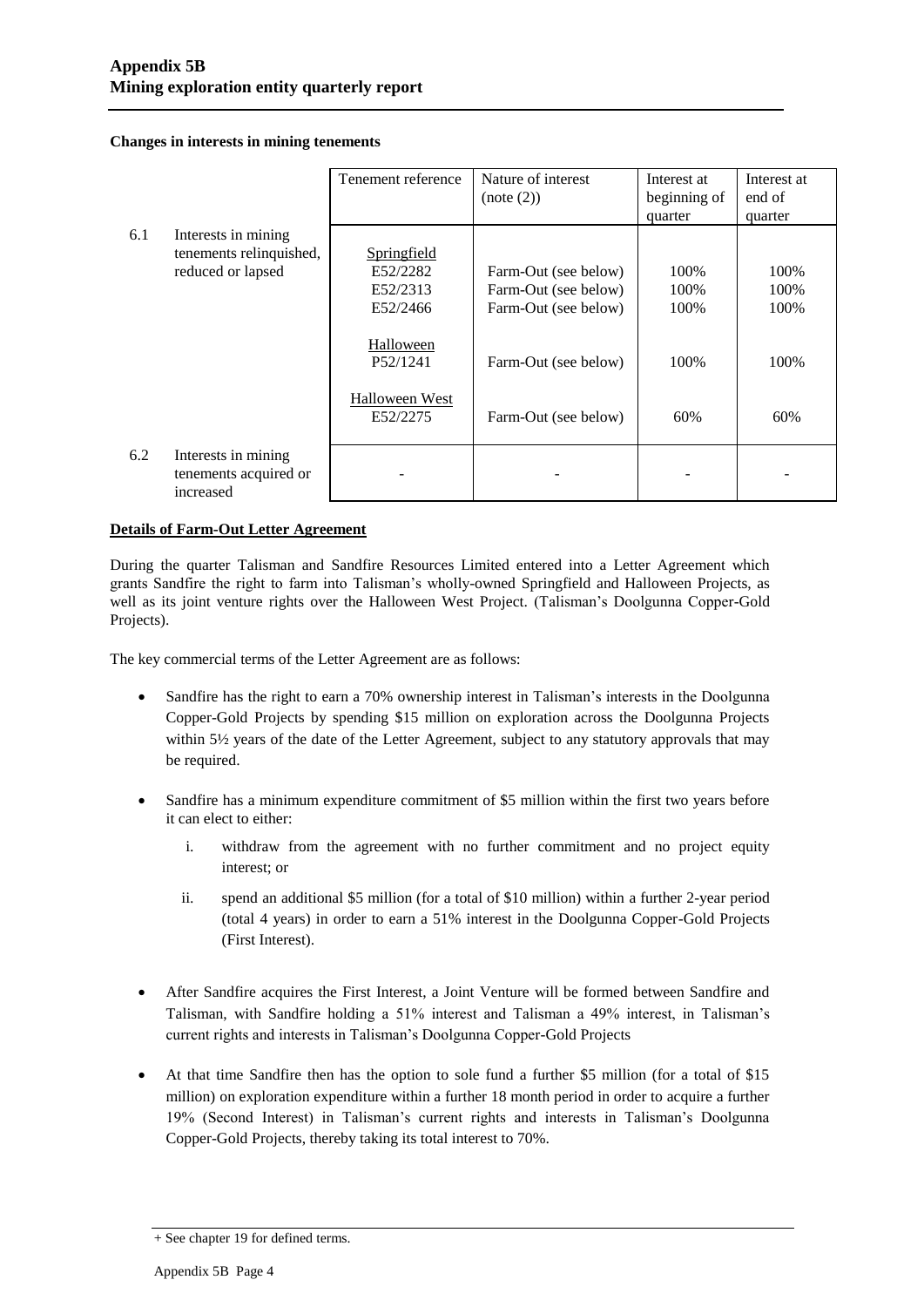- If Sandfire gives a notice ceasing sole funding prior to acquiring the Second Interest it shall be deemed to have earned a 51% interest (with Talisman retaining a 49% interest) and the exploration joint venture will then be operated on a pro rata contributing basis or under standard industry dilution terms.
- Should Sandfire elect to earn the Second Interest by spending a minimum of \$15 million in total and thereby hold a 70% joint venture interest, Talisman will have the right to maintain its 30% interest by contributing to exploration expenditure on a pro rata basis or dilute under industry standard terms.
- Sandfire's right to farm into Talisman's joint venture rights over the Halloween West Project is subject to the terms of the existing joint venture arrangements (with Chrysalis Resources Limited - ASX: CYS) in respect of that Project.

Further details are available in the Company's December 2013 Quarterly Activities Report and the ASX Announcement released on 19 December 2013 (*Talisman Secures \$15M Joint Venture Farm-in Agreement with Sandfire*)

#### **Issued and quoted securities at end of current quarter**

*Description includes rate of interest and any redemption or conversion rights together with prices and dates.*

|         |                                              | Total number | Number<br>quoted | Issue price per<br>security (see note<br>$3)$ (cents) | Amount paid up<br>per security (see<br>note 3) (cents) |
|---------|----------------------------------------------|--------------|------------------|-------------------------------------------------------|--------------------------------------------------------|
| 7.1     | <sup>+</sup> securities<br><b>Preference</b> |              |                  |                                                       |                                                        |
|         | (description)                                |              |                  |                                                       |                                                        |
| $7.2\,$ | Changes during quarter                       |              |                  |                                                       |                                                        |
|         | (a) Increases through                        |              |                  |                                                       |                                                        |
|         | issues                                       |              |                  |                                                       |                                                        |
|         | (b) Decreases through                        |              |                  |                                                       |                                                        |
|         | returns of capital, buy-                     |              |                  |                                                       |                                                        |
|         | backs, redemptions                           |              |                  |                                                       |                                                        |
| 7.3     | <sup>+</sup> Ordinary securities             | 131,538,627  | 131,538,627      |                                                       |                                                        |
| 7.4     | Changes during quarter                       |              |                  |                                                       |                                                        |
|         | (a) Increases through                        |              |                  |                                                       |                                                        |
|         | issues                                       |              |                  |                                                       |                                                        |
|         | (b) Decreases through                        |              |                  |                                                       |                                                        |
|         | returns of capital, buy-                     |              |                  |                                                       |                                                        |
|         | backs                                        |              |                  |                                                       |                                                        |
| 7.5     | <sup>+</sup> Convertible                     |              |                  |                                                       |                                                        |
|         | debt securities                              |              |                  |                                                       |                                                        |
|         | (description)                                |              |                  |                                                       |                                                        |
| 7.6     | Changes during quarter                       |              |                  |                                                       |                                                        |
|         | (a) Increases through                        |              |                  |                                                       |                                                        |
|         | issues                                       |              |                  |                                                       |                                                        |
|         | (b) Decreases through                        |              |                  |                                                       |                                                        |
|         | securities matured,                          |              |                  |                                                       |                                                        |
|         | converted                                    |              |                  |                                                       |                                                        |

<sup>+</sup> See chapter 19 for defined terms.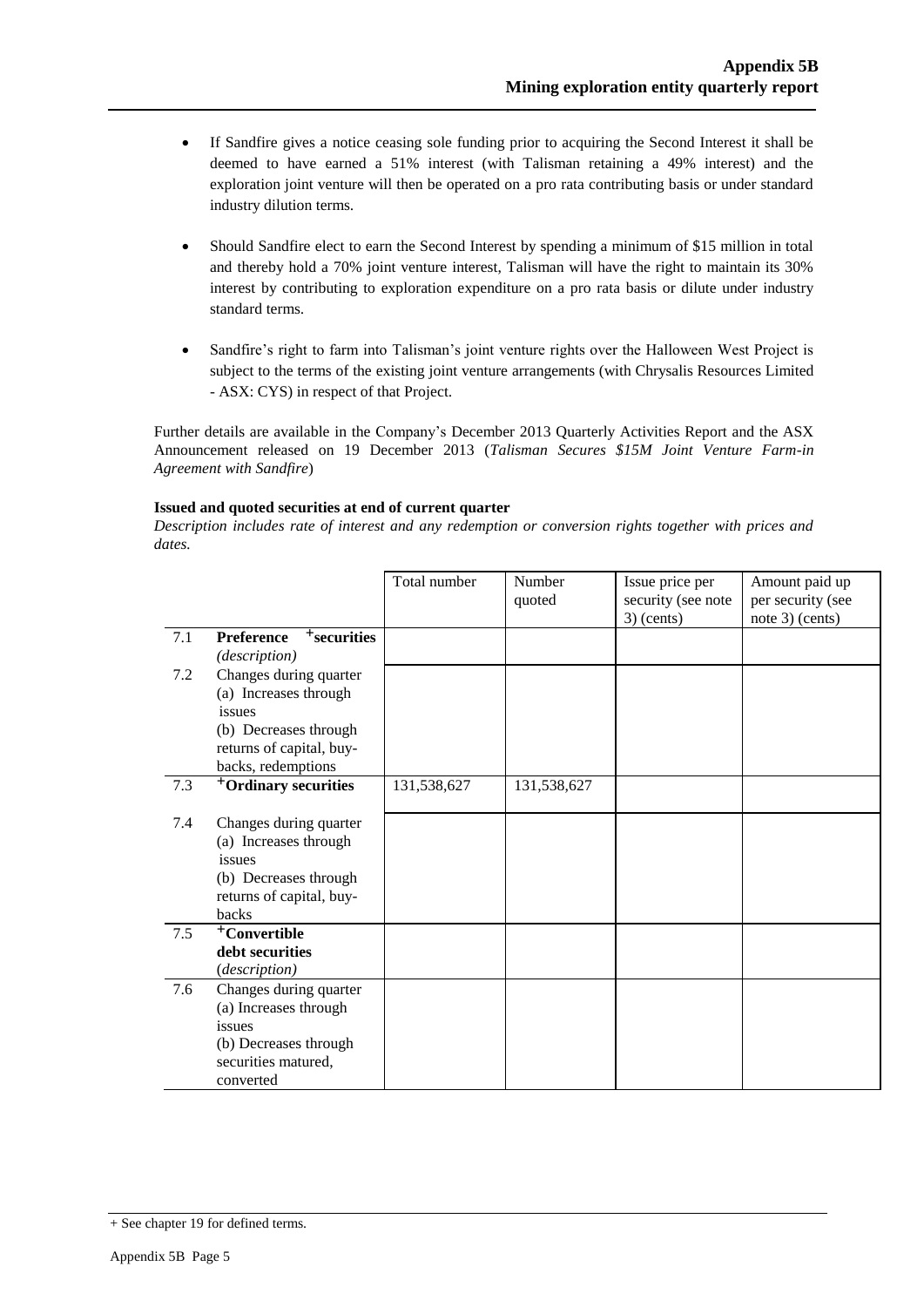| 7.7  | <b>Options</b>           |                          |                | Exercise price | Expiry date    |
|------|--------------------------|--------------------------|----------------|----------------|----------------|
|      | (description and         | 50,000                   |                | \$1.19         | 14/03/2014     |
|      | conversion               | 125,000                  |                | \$0.90         | 31/07/2014     |
|      | factor)                  | 125,000                  |                | \$0.97         | 31/07/2014     |
|      |                          | 125,000                  |                | \$1.03         | 31/07/2014     |
|      |                          | 125,000                  |                | \$1.09         | 31/07/2014     |
|      |                          | 400,000                  |                | \$0.69         | 31/12/2014     |
|      |                          | 400,000                  |                | \$0.73         | 31/12/2014     |
|      |                          | 450,000                  |                | \$0.78         | 31/12/2014     |
|      |                          | 400,000                  |                | \$0.83         | 31/12/2014     |
|      |                          | 400,000                  |                | \$0.85         | 31/12/2014     |
|      |                          | 750,000                  |                | \$0.72         | 31/10/2014     |
|      |                          | 750,000                  |                | \$0.80         | 31/10/2014     |
|      |                          | 750,000                  |                | \$1.00         | 31/10/2014     |
|      |                          | 750,000                  |                | \$1.12         | 31/10/2014     |
|      |                          | 250,000                  |                | \$1.02         | 31/07/2015     |
|      |                          | 250,000                  |                | \$1.13         | 31/07/2015     |
|      |                          | 250,000                  |                | \$1.41         | 31/07/2015     |
|      |                          | 250,000                  |                | \$1.53         | 31/07/2015     |
|      |                          | 50,000                   |                | \$0.44         | 31/08/2015     |
|      |                          | 50,000                   |                | \$0.47         | 31/08/2015     |
|      |                          | 50,000                   |                | \$0.49         | 31/08/2015     |
|      |                          | 50,000                   |                | \$0.52         | 31/08/2015     |
|      |                          | 562,500                  |                | \$0.43         | 31/10/2016     |
|      |                          | 562,500                  |                | \$0.51         | 31/10/2016     |
|      |                          | 562,500                  |                | \$0.60         | 31/10/2016     |
|      |                          | 562,500                  |                | \$0.69         | 31/10/2016     |
|      |                          |                          |                |                |                |
| 7.8  | Issued during<br>quarter | ÷.                       | $\overline{a}$ | ÷,             | ÷,             |
| 7.9  | Exercised                | $\sim$                   | $\overline{a}$ | $\overline{a}$ | $\overline{a}$ |
|      | during quarter           |                          |                |                |                |
|      |                          |                          |                |                |                |
| 7.10 | Expired during           | $\overline{a}$           | $\overline{a}$ |                |                |
|      | quarter                  |                          |                |                |                |
| 7.11 | <b>Debentures</b>        | $\overline{\phantom{a}}$ | ÷,             |                |                |
|      | (totals only)            |                          |                |                |                |
| 7.12 | <b>Unsecured</b>         | $\overline{a}$           | ÷,             |                |                |
|      | notes (totals            |                          |                |                |                |
|      | only)                    |                          |                |                |                |
|      |                          |                          |                |                |                |

<sup>+</sup> See chapter 19 for defined terms.